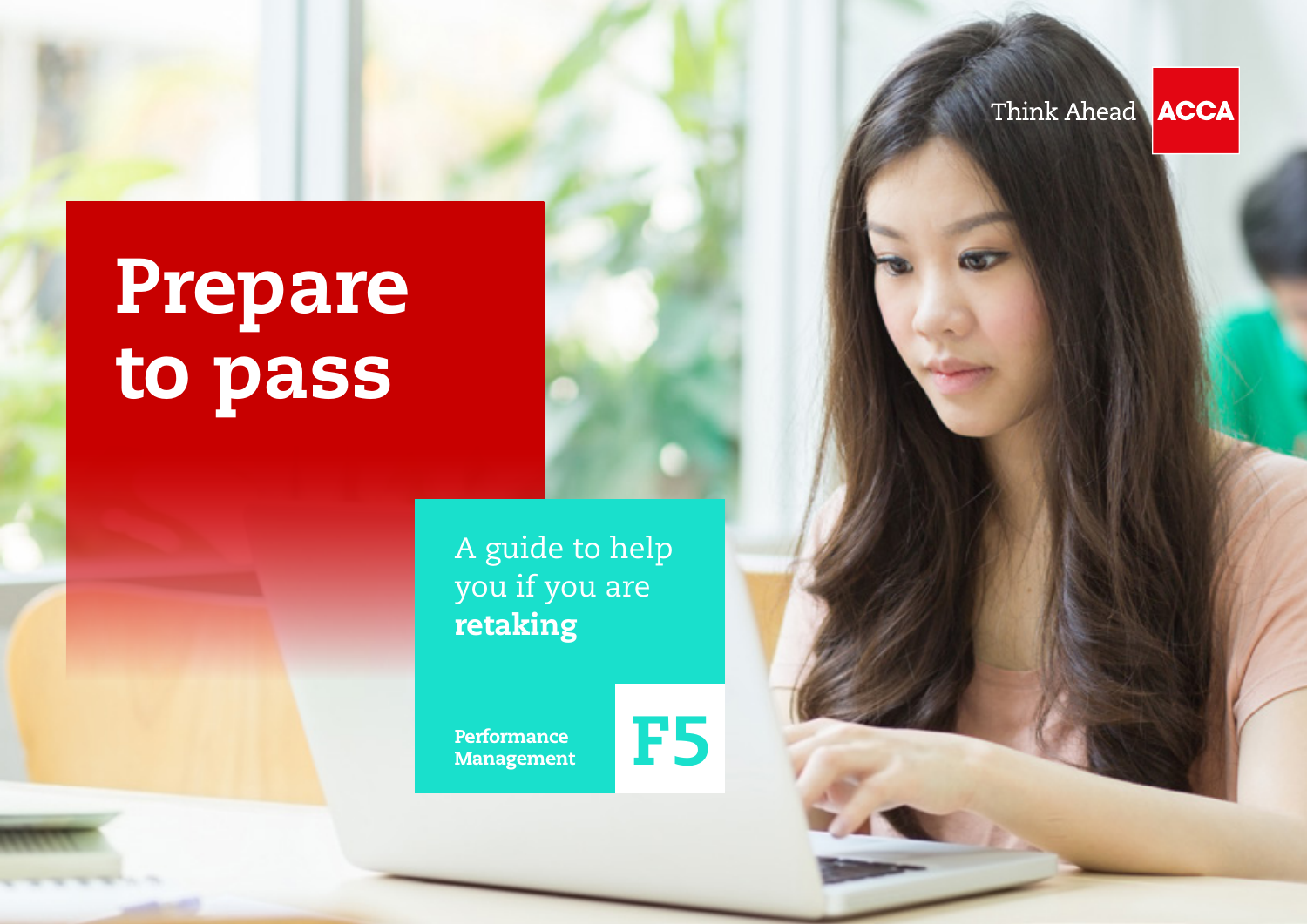# Prepare to pass

## Welcome to your guide helping you to retake your F5 exam

#### Why use this guide?

- ✓ A structured approach to help you succeed in your retake
- ✓ Signposted resources and how to use them
- ✓ Tips for success to help you pass this time
- ✓ Interactive clickable checklists to keep you on track

This guide applies to CBE and paper-based exams for September and December 2016 and March and June 2017.

## Sections

|    | <b>Final tips</b><br><b>Appendix - Links</b> | 19 |
|----|----------------------------------------------|----|
| ັສ | Question practice                            | 13 |
|    | Plan                                         | 08 |
|    | Reflect                                      | 03 |
|    |                                              |    |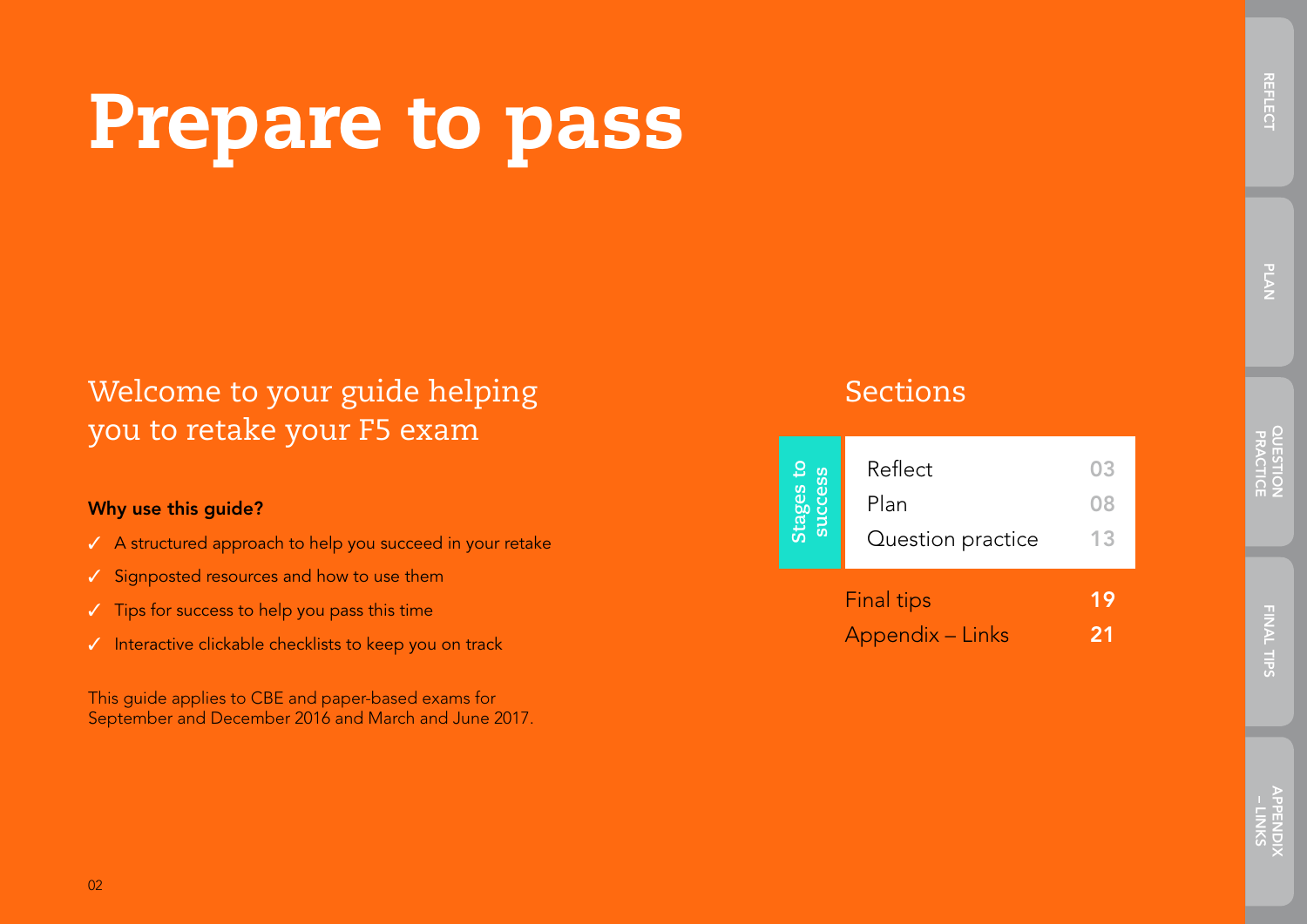## Understand where you went wrong

Students usually fail an exam because they do not have the necessary knowledge OR they have poor exam technique OR a combination of both – the first step to success in studying for your retake is to understand the reason you failed.

In this section we will help you to understand where you went wrong and then in the next two sections we will take you through what you should do to ensure you pass your retake exam.

# Reflect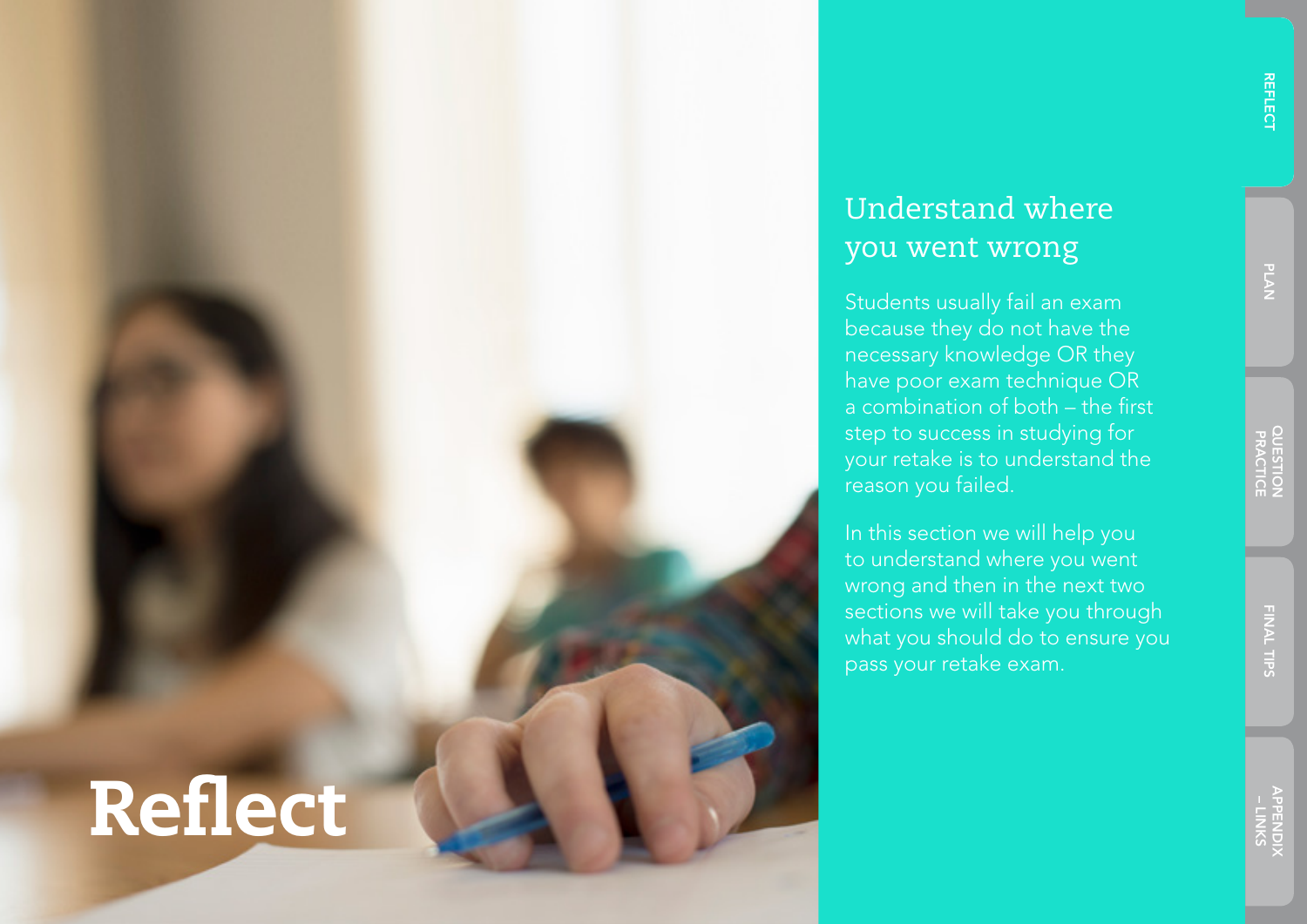## Reflect – Resources to help you understand where you went wrong

 Review the last four available [examiner's reports](http://www.accaglobal.com/gb/en/student/exam-support-resources/fundamentals-exams-study-resources/f5/examiners-reports.html) for F5 in detail Listen to [five minutes with](http://www.accaglobal.com/gb/en/student/exam-support-resources/fundamentals-exams-study-resources/f5/examiners-reports.html)  [the examining team](http://www.accaglobal.com/gb/en/student/exam-support-resources/fundamentals-exams-study-resources/f5/examiners-reports.html)

These provide you with feedback on students' performance in each exam, highlighting problem areas that students need to<br>improve on and telling you what the examining teams are looking for – work through the reports careful whether the issues highlighted were issues for you in your exam

**Student quote**

to fund my studies."

F8 retake student, UAE

**Conquer the fear of failure**

"During my break at work I make sure I read a chapter or solve exercises in my book. All in all, you know yourself - you know your limits and capabilities, but you need to conquer the fear of failure and note something down somewhere that will give you that motivation and determination that will keep you going. For me, it was my family's sacrifice in helping

Remember that students often make the same mistakes exam sitting after exam sitting and you will see that the examining teams talk about the same key knowledge areas and the same issues around exam technique time and time again. Really think about whether you have made these mistakes as, once you know what caused you to fail, you can work on improving that area. We will show you how in the next two sections

In this short recording the examining team talk about areas where students commonly make mistakes and what their approach<br>should be. Again, try to determine whether the issues the examining team talks about are issues that you took this exam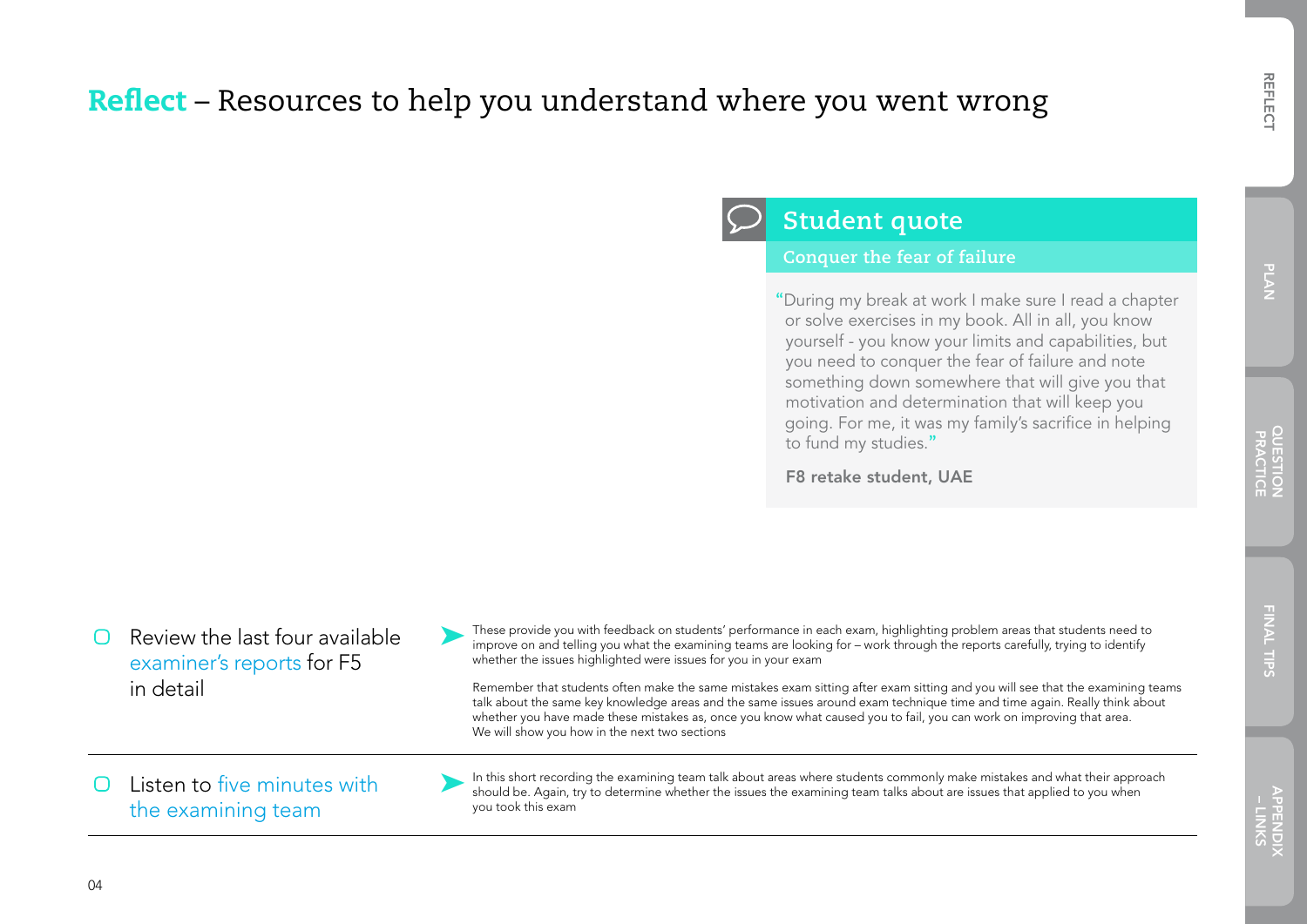## PLAN

### Reflect – Resources to help you understand where you went wrong

#### **CC** Extract from five minutes with the examining team

F5 is more than just learning how to do calculations. Whilst it is true that you need to be able to use all the management accounting techniques and methods in the F5 syllabus; you also need to tailor your studies to the narrative elements of these topics. It is unlikely in the F5 exam for you to get one of the longer questions to be calculative in its entirety. It is common for us to ask you to perform some appropriate calculations and then explain or discuss what those figures mean for the organisation in the question. If you focus solely on learning how to do the numbers then you will find answering this style of question difficult and as a result may struggle to pass F5.

#### 95

#### Extract from the March 2016 examiner's report

Part (a) required candidates to calculate a divisional ROI assuming that they invest in new machinery. This question was well answered – the vast majority knowing (as would be expected) the ROI calculation and applying it to the scenario. Figures had to be adjusted for inflation and the depreciation of the new investment calculated. Again, this was well done.

The biggest oversight was that the requirement asked for ROI, based on average capital employed. Many candidates missed this and calculated the ROI based on the closing capital employed. Whilst they would still pick up marks for their workings, this does highlight the need to read each requirement carefully, and keep checking back to ensure that you are answering the question that has been asked.



## **Tips for success**

Don't give up. Use this quide to help you achieve success in your retake. Start by thinking positively and believing you will pass this time.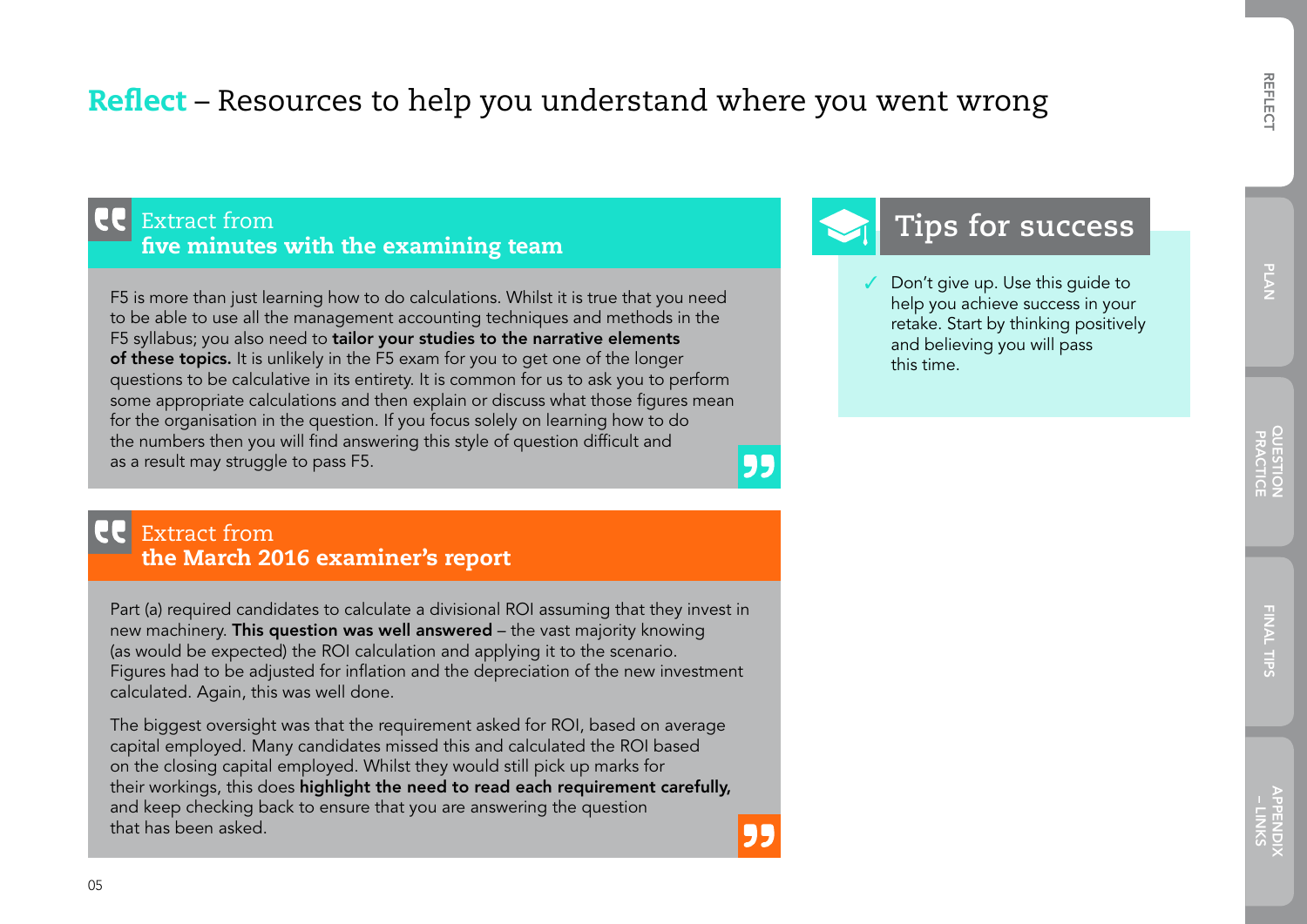## Reflect – Other hints to help you understand where you went wrong

## **Tips for success**

#### Join events in the [ACCA Learning Community](https://learningcommunity.accaglobal.com)

 $\sqrt{\phantom{a}}$  ACCA regularly hosts events in the Learning Room which you can access via the Learning Community. These are planned around your exams and cover technical topics as well as more general exam technique.

#### Take advantage of any new resources provided specifically for you, to help you with your retake

- ✓ ACCA is continually producing new resources developed specifically to help you pass your exam whether it be the first time or a retake, so keep an eye on [Student Accountant](http://www.accaglobal.com/gb/en/student/sa.html), and the [technical articles](http://www.accaglobal.com/gb/en/student/exam-support-resources/fundamentals-exams-study-resources/f5/technical-articles.html) on the website (where you will find not only specific syllabus areas covered but also exam technique articles and study support videos).
- ✓ If you haven't done so already make sure you have personalised your edition of [Student Accountant](http://www.accaglobal.com/gb/en/student/sa.html) to ensure you receive advice specific to your exam.

## **Why did you fail?**

#### Marginal fail?

 $X$  If you scored a marginal fail (between 45%) and 49%) last time it is likely that you failed because of poor exam technique.

#### Very low mark?

 $\boldsymbol{X}$  If you scored a very low mark (perhaps under 25%) last time then it is more likely that your mark is due to lack of knowledge.

#### Did you struggle to come up with answers?

 $x$  It's more likely to be a lack of knowledge if you felt that you were either guessing answers or had struggled to come up with ideas.

#### Did you run out of time?

 $\chi$  It's more likely to be poor exam technique if you ran out of time, perhaps missing out whole questions or parts of questions or not finishing the exam.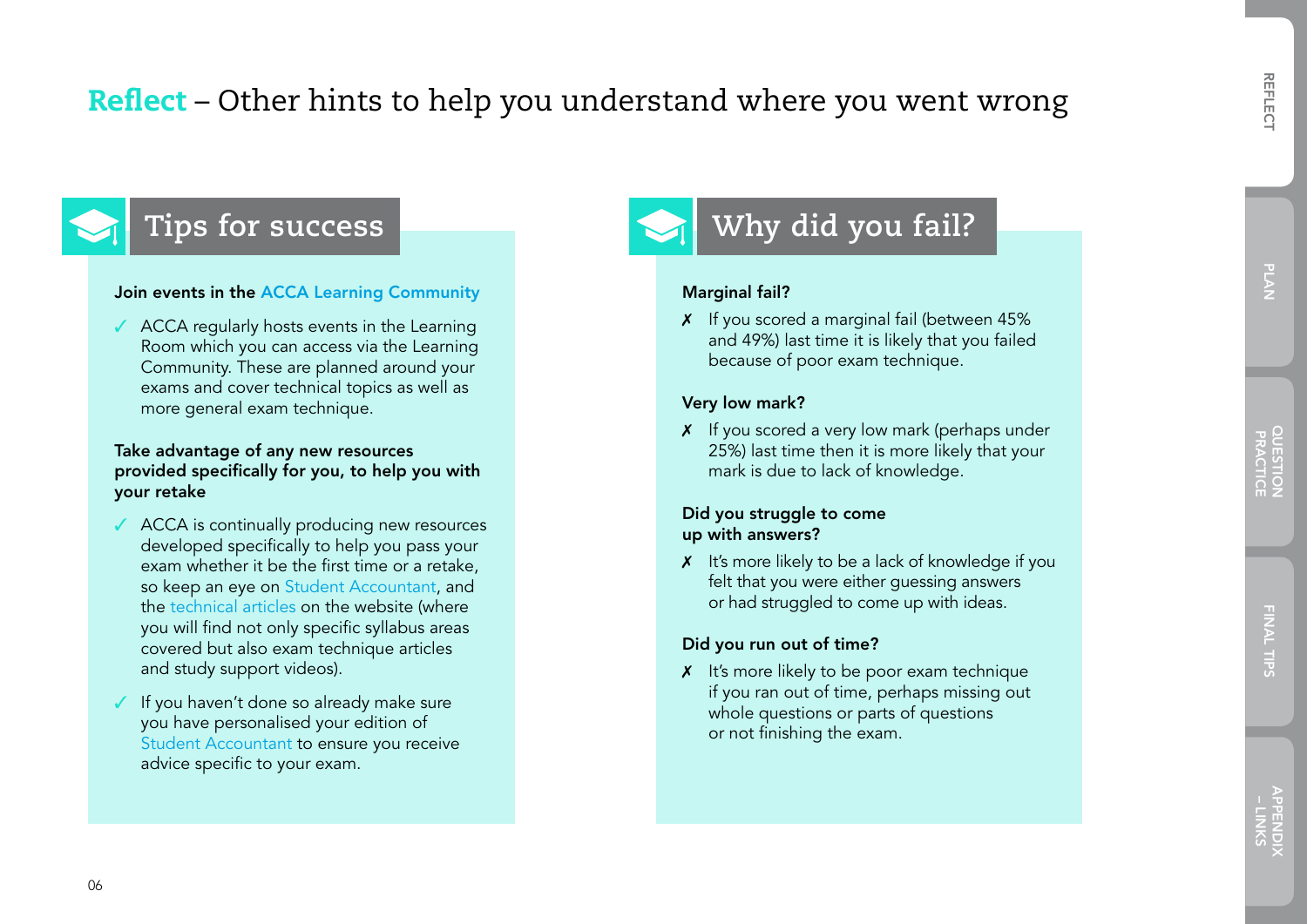### Reflect – Before you leave this section...

Have you identified where you went<br>
World and **Tips for success** wrong last time?

- Lack of knowledge  $\Box$
- Poor exam technique  $\bigcirc$
- $\Omega$  A combination of the two

If you really are not sure, then assume it was a combination of the two, and move on to the next section where we will help you to plan the time between now and your retake.

- Discuss your thoughts with colleagues, tutors or your peers to see if they agree with your conclusions.
- Don't feel alone or fed up because you failed last time... join the [ACCA](https://learningcommunity.accaglobal.com)  [Learning Community](https://learningcommunity.accaglobal.com) and find other students in a similar position to you. Share ideas and thoughts, or perhaps find a study buddy to help keep you motivated.
- Don't dwell on this stage too long. The more time you spend dwelling on your last attempt, the less time you will have to improve ready for your retake!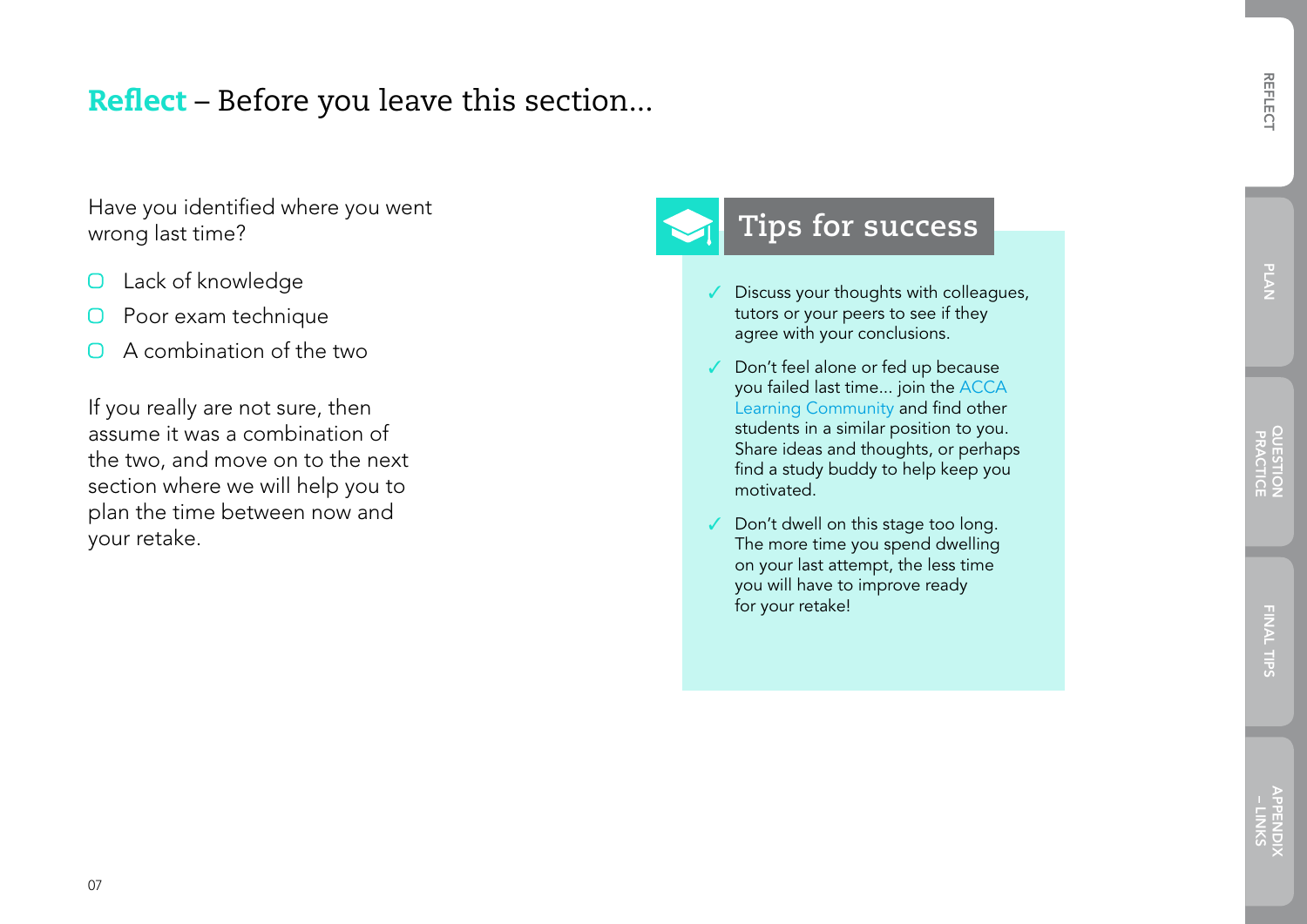

# Plan

## Your checklist

Now that you have a better idea of where you went wrong last time, it's time to draw up a plan to help you manage your time between now and your retake exam

- O Draw up your retake study plan
- O Obtain an Approved Content Provider question and answer bank
- O Review the syllabus and study guide for your retake sitting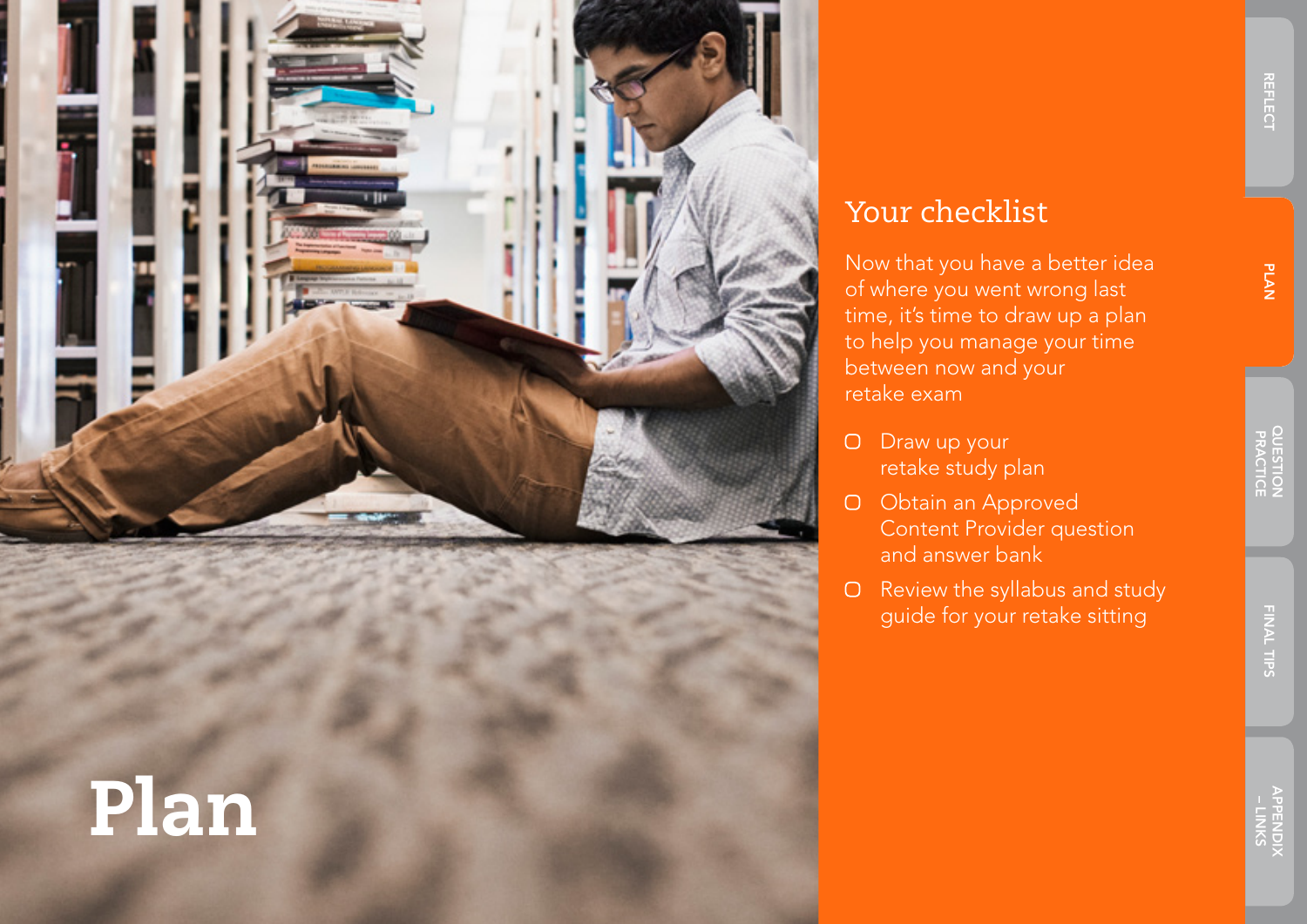## Plan – Draw up your study plan

|        | Monday | Tuesday | Wednesday | Thursday | Friday | Saturday | Sunday |
|--------|--------|---------|-----------|----------|--------|----------|--------|
| Week 1 | Monday | Tuesday | Wednesday | Thursday | Friday | Saturday | Sunday |
| Week 2 | Monday | Tuesday | Wednesday | Thursday | Friday | Saturday | Sunday |
| Week 3 | Monday | Tuesday | Wednesday | Thursday | Friday | Saturday | Sunday |
| Week 4 | Monday | Tuesday | Wednesday | Thursday | Friday | Saturday | Sunday |
| Week 5 | Monday | Tuesday | Wednesday | Thursday | Friday | Saturday | Sunday |
| Week 6 | Monday | Tuesday | Wednesday | Thursday | Friday | Saturday | Sunday |

## Study plan checklist

- $\Box$  Enter for your retake as soon as possible using the [exam](http://www.accaglobal.com/gb/en/student/exam-entry-and-administration/enter-an-exam/exam-planner.html)  [planner](http://www.accaglobal.com/gb/en/student/exam-entry-and-administration/enter-an-exam/exam-planner.html)
- $\Box$  Calculate the number of weeks from now until your exam date and draw up a plan – see the example to the left and a possible proforma for you to use on the next page
- $\bigcirc$  You may need to add or take away weeks depending on which sitting you have chosen for your retake
- O Block out days/half days/ evenings already committed to family/social events
- $\Box$  Plan study periods evenings/ half days/full days

- LINKS<br>APPENDIX

REFLECT

**REFLECT**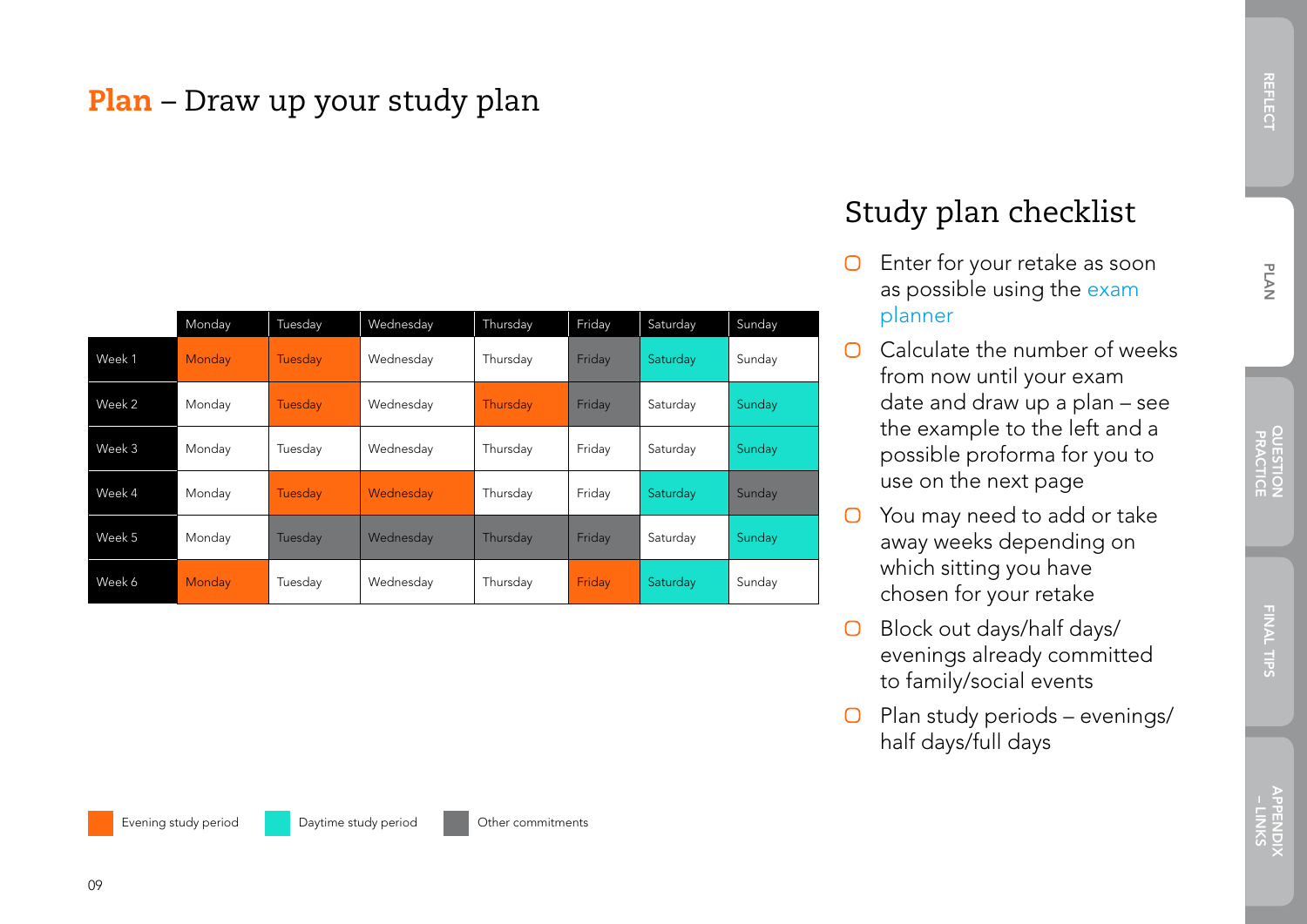## Plan – Your study plan Print out and fill in when you will study for your retake

|        | Monday | Tuesday | Wednesday | Thursday | Friday | Saturday | Sunday |
|--------|--------|---------|-----------|----------|--------|----------|--------|
| Week 1 |        |         |           |          |        |          |        |
| Week 2 |        |         |           |          |        |          |        |
| Week 3 |        |         |           |          |        |          |        |
| Week 4 |        |         |           |          |        |          |        |
| Week 5 |        |         |           |          |        |          |        |
| Week 6 |        |         |           |          |        |          |        |

### 10

Evening study period **Daytime study period** Other commitments Colour boxes in your preferred highlighter colours.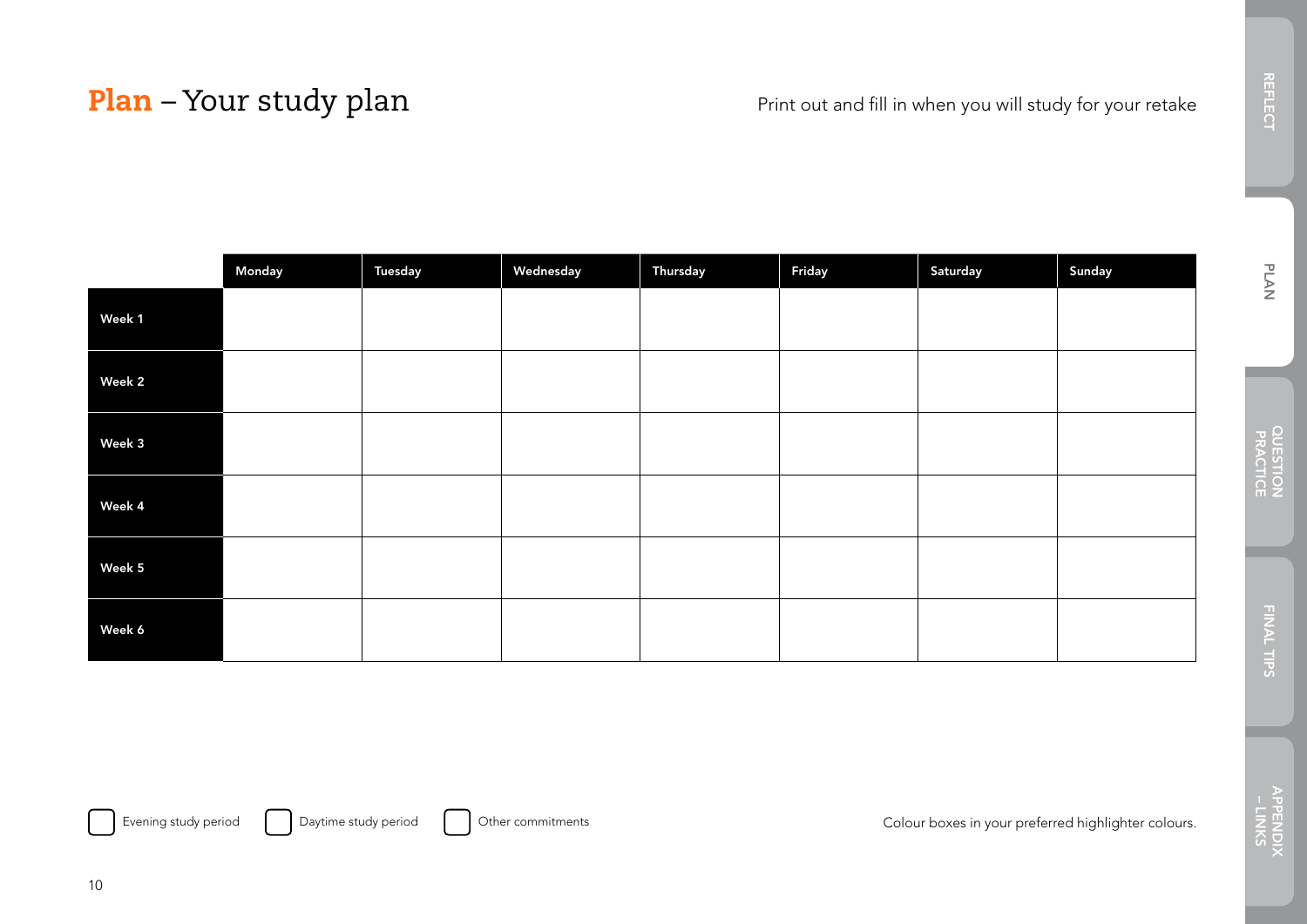## **Plan** – Populate your plan with questions to practise

Now that you have worked out when you will study for **the success of the success** you are going to practise. Although you won't be able to plan every question in advance it is a good idea to decide on some key questions as well as scheduling in some time to attempt at least one full mock exam.

- Ensure you have the latest edition of the F5 [Approved Content Provider](http://www.accaglobal.com/gb/en/student/your-study-options/alp-content.html) question and answer bank as this contains past exam questions updated for changes to the syllabus, question style and exam format as well as practice questions and answers and full mock exams to ensure you are fully prepared for your retake.
- Note that the question and answer bank you used for your last attempt may not be up to date. Check your version and if it is out of date we strongly recommend you buy the latest edition.
- Remember syllabuses and study guides are updated on a regular basis, so review the [syllabus and study](http://www.accaglobal.com/gb/en/student/exam-support-resources/fundamentals-exams-study-resources/f5/syllabus-study-guide.html)  [guide](http://www.accaglobal.com/gb/en/student/exam-support-resources/fundamentals-exams-study-resources/f5/syllabus-study-guide.html) for your retake sitting and familiarise yourself with any changes to the content of the syllabus or the exam format since your last attempt.

v

#### If you failed because of a lack of knowledge

- ✓ Look through your notes, study text and the [syllabus](http://www.accaglobal.com/gb/en/student/exam-support-resources/fundamentals-exams-study-resources/f5/syllabus-study-guide.html)  [and study guide,](http://www.accaglobal.com/gb/en/student/exam-support-resources/fundamentals-exams-study-resources/f5/syllabus-study-guide.html) and try to identify which areas you feel weakest in.
- ✓ The [Approved Content Provider](http://www.accaglobal.com/gb/en/student/your-study-options/alp-content.html) question and answer banks provide a list of questions by topic area. Use these to help you plan the questions you need to attempt and add them to your plan. If there has been a change to the syllabus make sure you include questions which test any new topics.
- ✓ Look for any [technical articles](http://www.accaglobal.com/gb/en/student/exam-support-resources/fundamentals-exams-study-resources/f5/technical-articles.html) which relate to the area of knowledge you need to focus on and add these to your plan. Remember the examining teams often write articles to cover the areas that students find challenging as well as areas that are new to the syllabus.

#### If you failed because of poor exam technique

- ✓ Make sure you include questions in your plan from across the whole syllabus.
- ✓ Schedule in time to watch the study support videos and review the exam technique articles which can be found under [technical articles](http://www.accaglobal.com/gb/en/student/exam-support-resources/fundamentals-exams-study-resources/f5/technical-articles.html) on the website. These will give you some pointers on how you can improve your technique.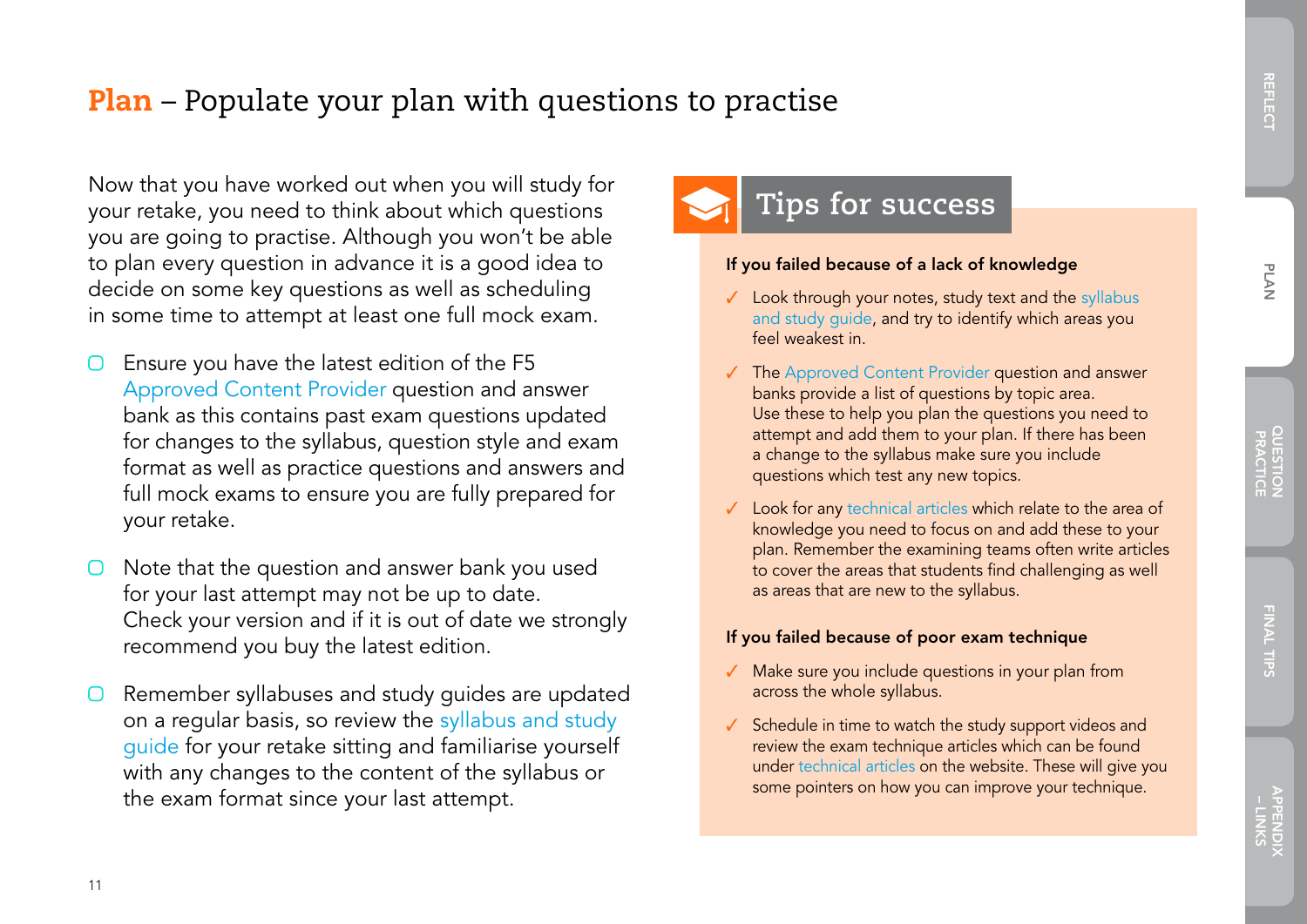## Plan – Tips for success



## **Student quote**

#### **Read the technical articles**

"After failing with 40% the first time, for my retake I made sure I read the technical articles carefully. I can't stress more about the importance of these technical papers. Examples illustrated in these articles are so clear that it's very hard to not understand them "

#### P4 retake student, China

## **Tips for success**

- ✓ If you are able to, consider including time to attend a retake or revision course with an [Approved Learning Partner](http://www.accaglobal.com/gb/en/student/your-study-options/learning-providers.html). These will give you the chance to really understand what you need to know for your retake.
- ✓ Again, if you are able to, schedule in time to attend a mock exam day offered by one of our [Approved Learning Partners](http://www.accaglobal.com/gb/en/student/your-study-options/learning-providers.html) or do a mock exam online. These will provide you with feedback and help you to focus your last few days of revision time.
- ✓ Whatever the reason you failed last time you sat this exam, make sure you include a range of different styles of questions in your plan. Also specify which questions you will do in full to time and which ones you will write plans for.
- ✓ Don't forget to include time to practise at least one mock exam in full to time. This could be a mock from the [Approved Content Provider](http://www.accaglobal.com/gb/en/student/your-study-options/alp-content.html) question bank or perhaps the [specimen exam.](http://www.accaglobal.com/gb/en/student/exam-support-resources/fundamentals-exams-study-resources/f5/specimen-exams.html)
- ✓ ACCA has some great resources to help you around exam technique. Make sure you build some time in to review all the [exam technique and technical articles](http://www.accaglobal.com/gb/en/student/exam-support-resources/fundamentals-exams-study-resources/f5/technical-articles.html) as well as the [study support videos.](http://www.accaglobal.com/gb/en/student/exam-support-resources/fundamentals-exams-study-resources/f5/technical-articles.html)

REFLECT

**REFLECT**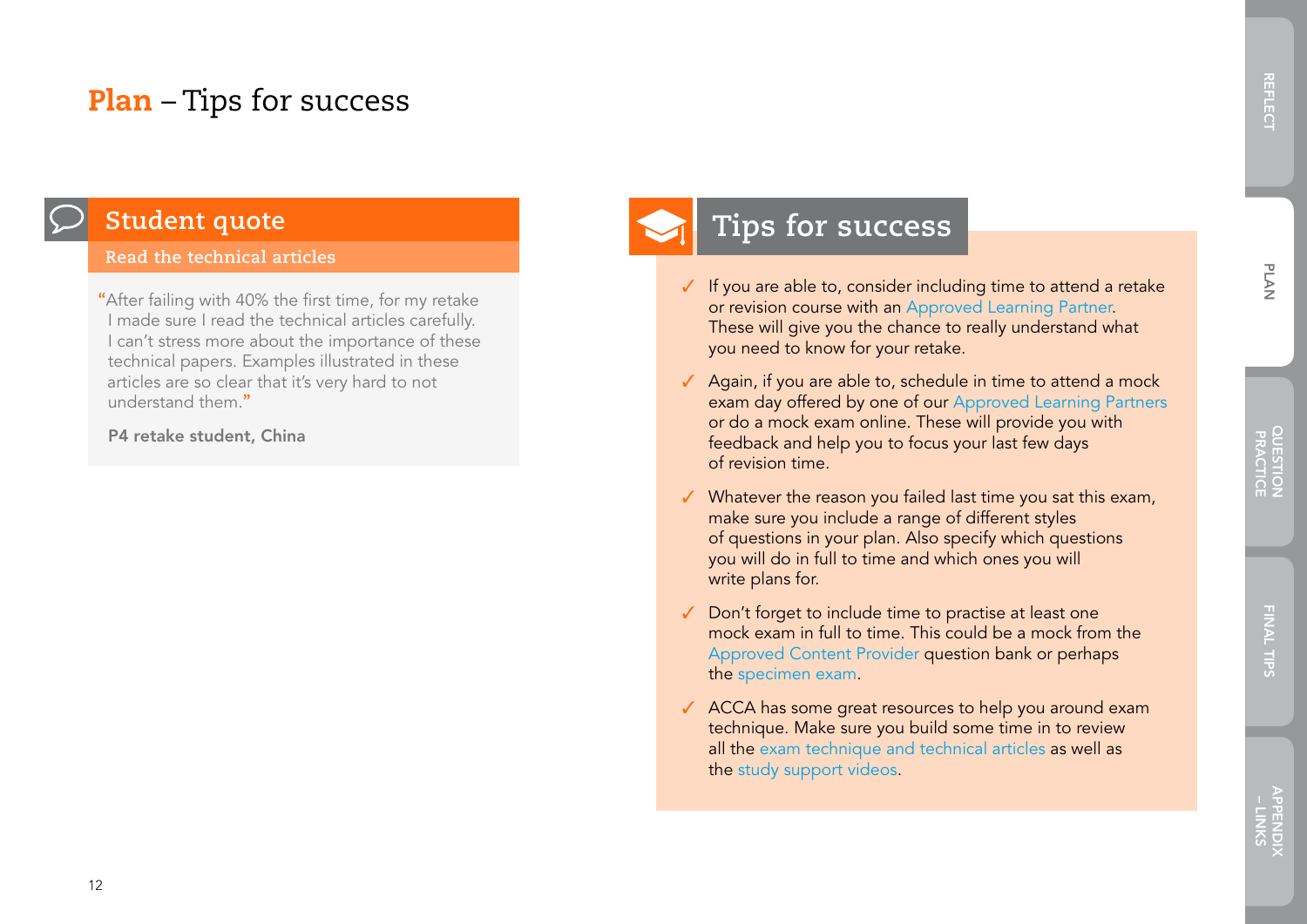

## Your checklist

- Before you start  $\bigcirc$
- RAPT (paper based exams only)  $\bigcirc$
- Key skills  $\bigcirc$

REFLECT

PLAN

REFLEC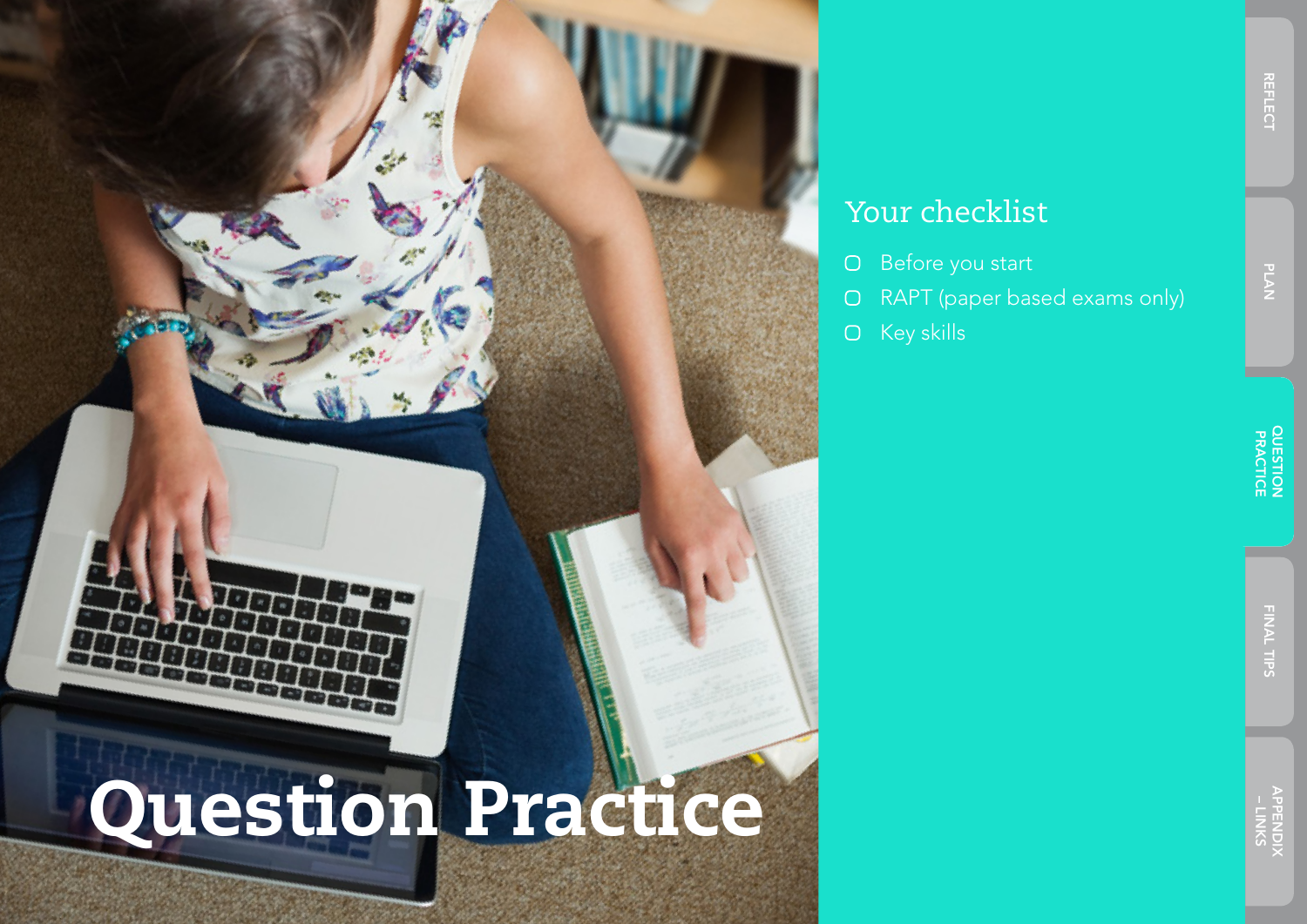APPENDIX<br>- LINKS

- $\Box$  If you haven't already, make sure you check the latest [syllabus and](http://www.accaglobal.com/gb/en/student/exam-support-resources/fundamentals-exams-study-resources/f5/syllabus-study-guide.html)  [study guide](http://www.accaglobal.com/gb/en/student/exam-support-resources/fundamentals-exams-study-resources/f5/syllabus-study-guide.html) to ensure you are aware of any changes to the content of the syllabus, the style of exam questions or exam format for your retake
- Review again the [examiner's reports](http://www.accaglobal.com/gb/en/student/exam-support-resources/fundamentals-exams-study-resources/f5/examiners-reports.html)  $\bigcirc$ and listen to [five minutes with the](http://www.accaglobal.com/gb/en/student/exam-support-resources/fundamentals-exams-study-resources/f5/examiners-reports.html)  [examining team](http://www.accaglobal.com/gb/en/student/exam-support-resources/fundamentals-exams-study-resources/f5/examiners-reports.html) so that you have all of the examining team's comments in mind when you start working through questions
- O Make sure you understand what knowledge is assumed from F2. This is set out in the syllabus and [study guide](http://www.accaglobal.com/gb/en/student/exam-support-resources/fundamentals-exams-study-resources/f5/syllabus-study-guide.html)

## **Tips for success**

Remember to think positively and don't give up on a question before you start. Every question you practise properly will bring you closer to a pass in your retake.

14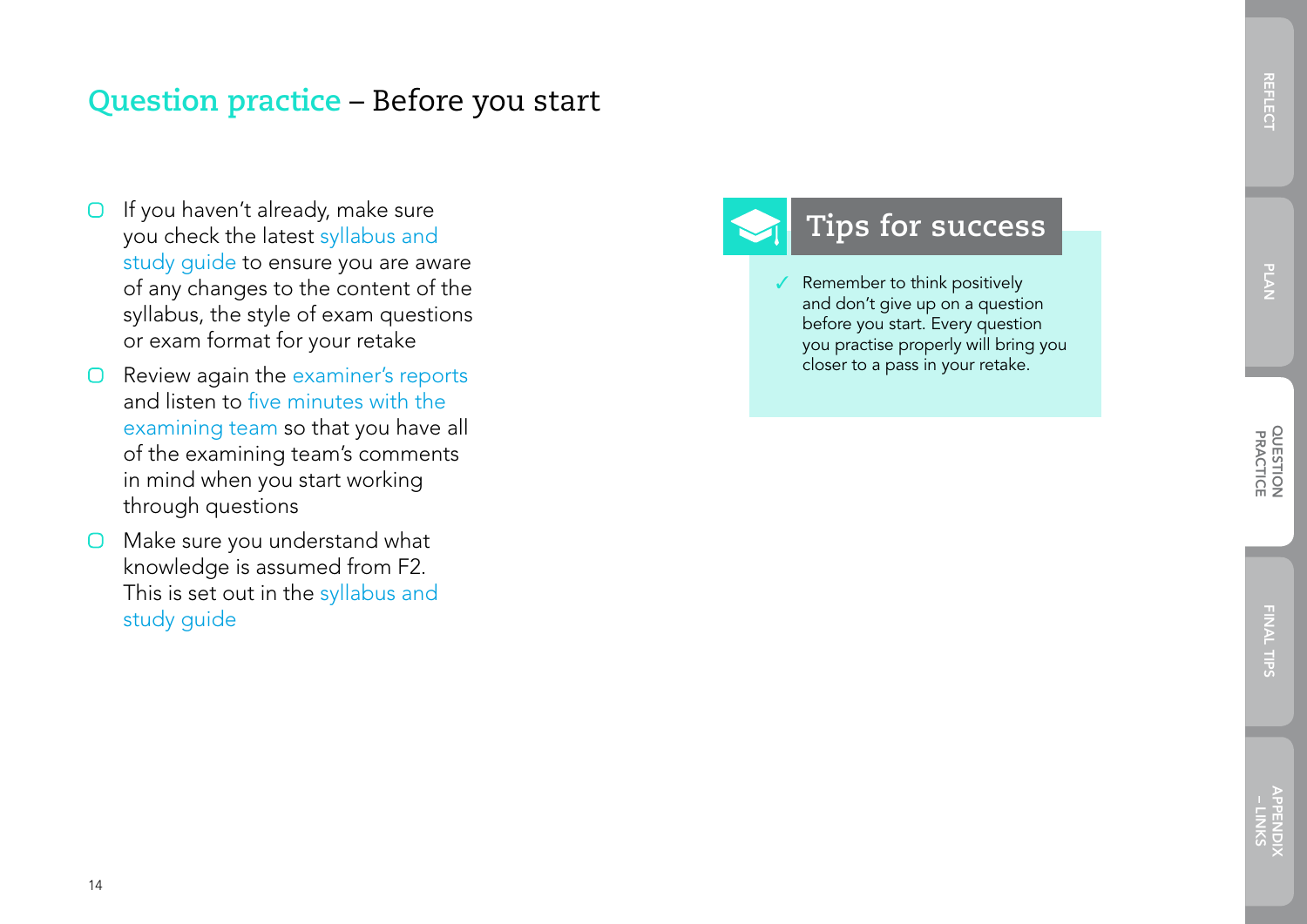APPENDIX<br>- LINKS

The F5 paper based exam<br>
includes 15 minutes of **Tips for success** includes 15 minutes of reading and planning time. There is no restriction as to how, and at what point during your exam, you use this time but we encourage you to use it to carefully read through the questions and plan your answers.

Read the article [reading and](http://www.accaglobal.com/gb/en/student/sa/study-skills/rapt-2016.html)  [planning time](http://www.accaglobal.com/gb/en/student/sa/study-skills/rapt-2016.html) for further advice.

Before you retake your exam make sure you have practised using this time when attempting your mock exams.

#### First of all consider how you are going to use this time

Determine whether you prefer to use the full 15 minutes at the start of your exam to plan the whole exam or whether you find it better to allocate the time across the exam, either by section or by question.

#### Use this time wisely:

#### Annotate the question paper with the time you need to spend on each question and on each part of the requirements

- Consider writing the actual time you will start and finish each question.
- Do the same for the individual parts of each requirement if there are a lot of sub-parts.

#### Look at the constructed response questions on the paper and start to annotate the requirements (see key skills on pages 16 and 17), making notes of any models, formulae or proformas you want to use

- $\checkmark$  Use this time to really think about what the question is asking you to do.
- Note down any immediate thoughts as to key knowledge areas you will want to include.
- Decide on the order in which you will attempt the section B questions.

Having understood the requirements and what you need to do for each question, start to scan the scenarios given in the constructed response questions, highlighting key points that might be relevant for your answer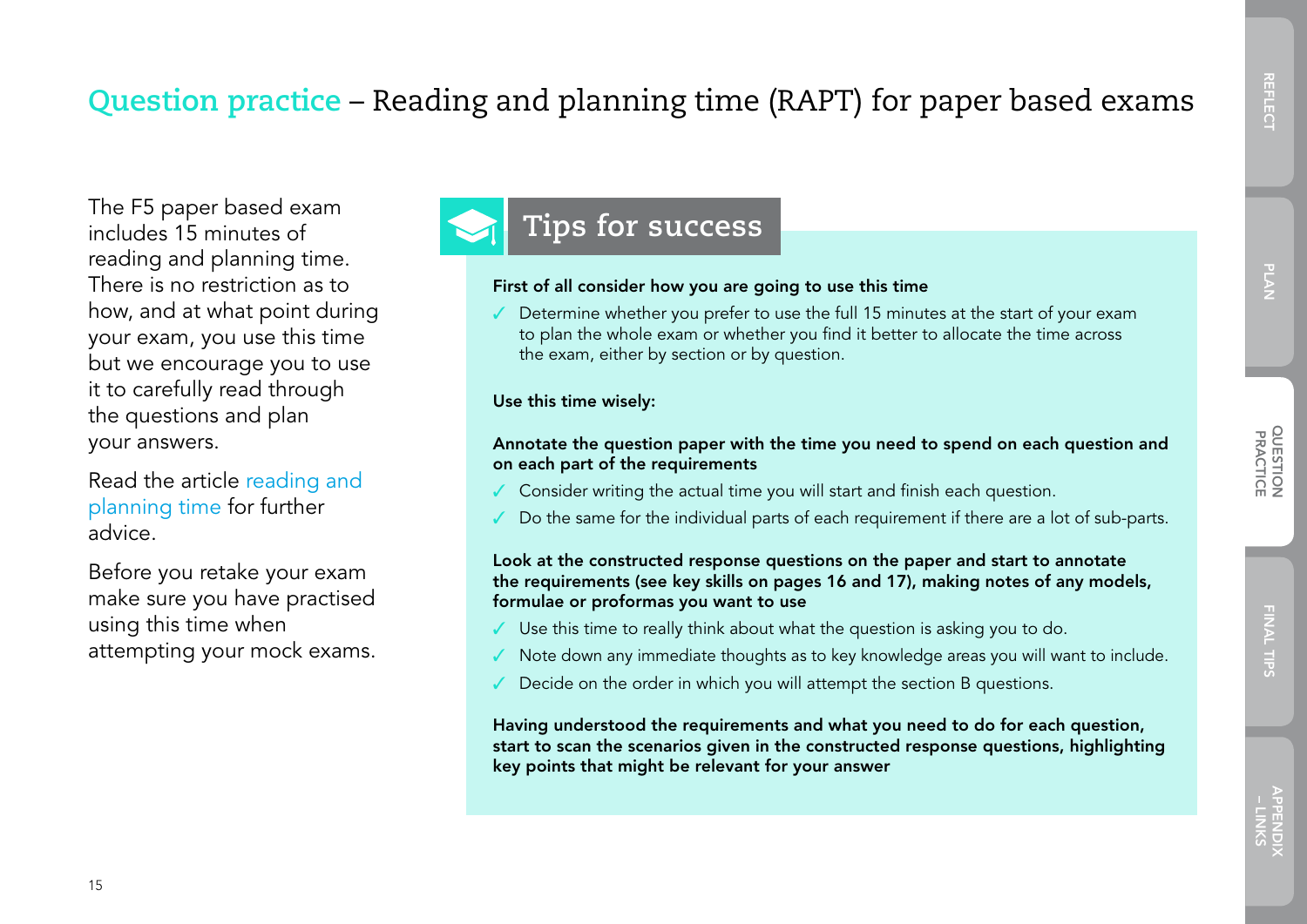## PLAN

## **Key Skills**

#### Reading the requirements

This will help to ensure you are answering the question that has been set and not wasting time including irrelevant information.

- $\checkmark$  Identify how many parts there are to the requirement and allocate your time across all of the parts according to the marks being awarded.
- $\checkmark$  Think about how many points you need to make in your answer to pass. Generally one mark will be awarded for each point made that is well explained and, where relevant, related to the scenario in the question.
- ✓ Identify the verb and understand what is required of you. Carefully analysing the answers provided in the question and answer banks once you have attempted a question will help you to understand what the different verbs mean. You can also take a look at the article [What is the examiner asking?](http://www.accaglobal.com/gb/en/student/sa/study-skills/questions.html) for further guidance.

#### Time management

You need to make sure you gain maximum marks through answering all of the questions set (note all F5 questions are compulsory) as well as all of the parts of each requirement.

- Remember in the exam you should always allocate 1.8 minutes per mark. You should do this when practising questions and mock exams too.
- ✓ Once you have decided how long you are going to spend on a question you need to stick to it as you can always come back to it if you have time at the end of the exam.
- Do not rush objective test questions as it is easy to misread these questions.

### **Student quote**

#### **Find a new approach**

"I had the knowledge but I did not attempt enough questions to learn the examiner's style so I could better understand what he was asking in each question. The key to retaking this exam for me was to find a new approach, do as many questions as possible and ensure that I understood what I was being asked."

P5 retake student, Grand Cayman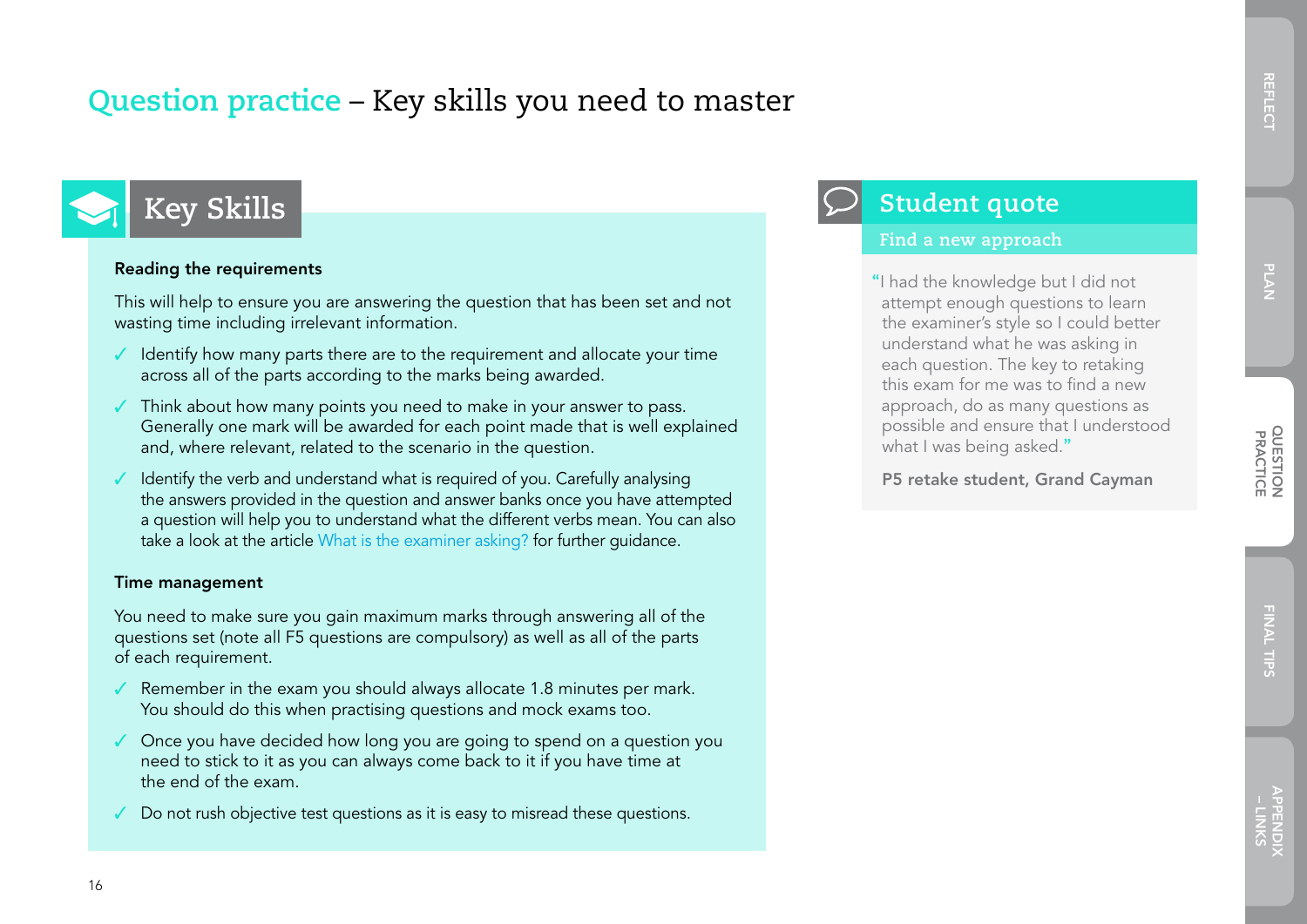## **Question practice** – Key skills you need to master

# **Key Skills**

#### Application of knowledge

ACCA exams are designed to test not only your knowledge, but also your application of that knowledge.

- ✓ Make sure you use the scenario you have been given in the question, refer to the organisation, the industry or the people mentioned in your answer.
- ✓ Do not just regurgitate everything you know about a particular topic area; your answer needs to be tailored to the question.

## **Tips for success**

✓ Make sure you are answering the question set and not the question you wish you had been set!



### **Student quote**

**Learn from your mistakes**

"The only way to pass an exam is to learn from your mistakes. On my fourth attempt at F8 I realised that I was failing because of my lack of knowledge around audit procedures. Finally I was able to succeed in passing."

F8 retake student, Pakistan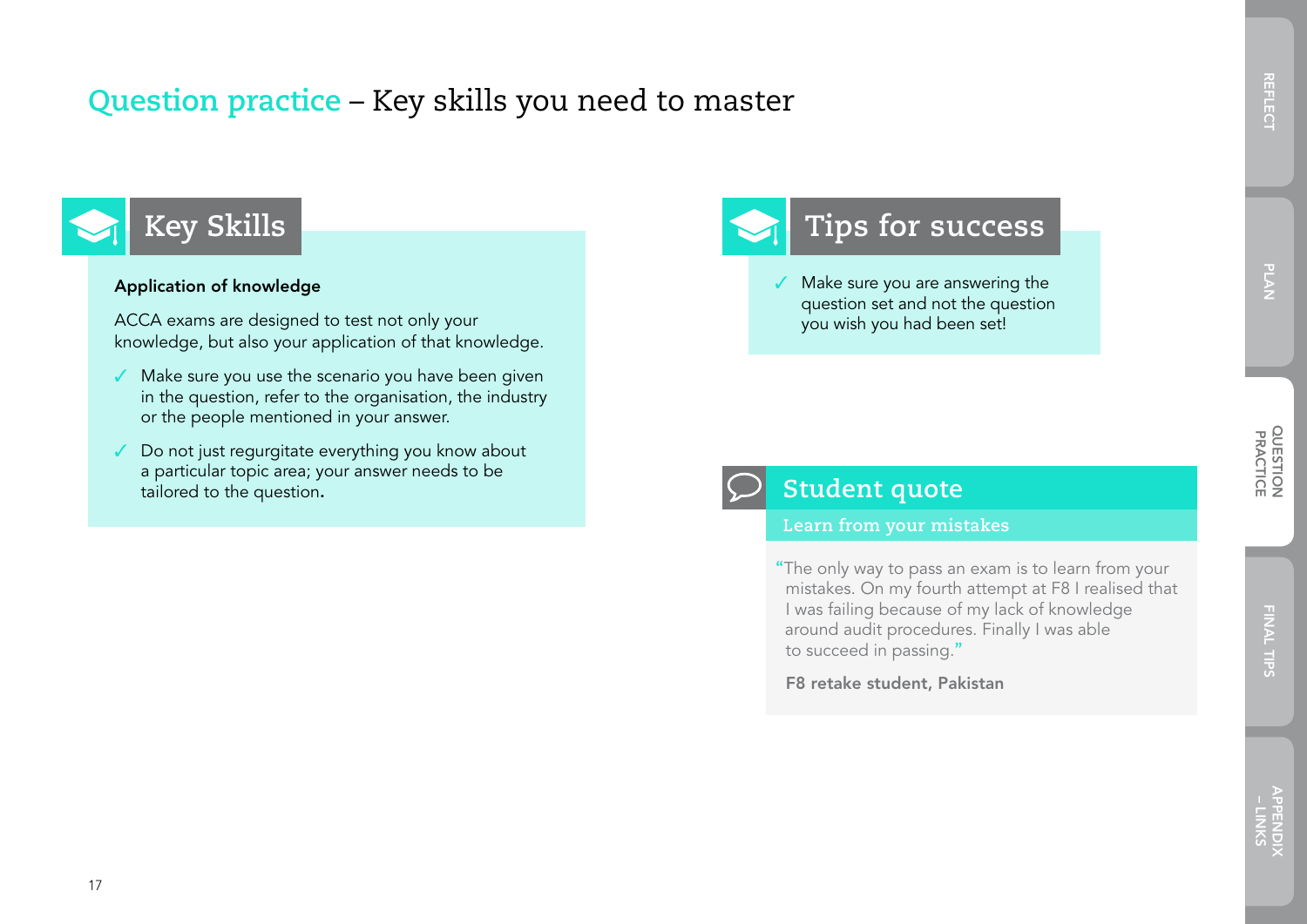## **Question practice** – Tips for success

## **Tips for success**

#### Learn from every question you do

Maximise your time by reviewing what you have learnt from each question you practise. Spend time working through the answer for every question you attempt and ask yourself the following questions. Did you:

- Finish your answer in the allocated time?
- Include sufficient points in your answer given the marks available?
- Cover the correct areas of the syllabus?
- Ensure your points were properly explained?
- Present your answer in the right format?
- Produce full sentences and short paragraphs?
- ✓ Show and reference all of your workings?

#### Additional tips:

- ✓ Do not try to question spot.
- Focus on doing less questions really well rather than lots of questions badly.
- $\checkmark$  Think about obtaining feedback on the questions you practise either from a tutor, colleague or even a fellow student. This should give you an indication of how you are progressing both in terms of content and presentation.
- If you find you are still struggling with the technical knowledge you need to answer the question, refer back to your notes or study text and remind yourself of the key points.

#### 18

#### **LE** Extract from the March 2016 examiner's report

It is worth reminding candidates that the F5 syllabus is very broad, and 'question spotting' by concentrating revision on a few key areas is likely to result in disappointment. If an unfamiliar topic is examined for 15 marks, a pass mark becomes much harder to achieve from the rest of the paper. It's far better to have a good understanding of the whole syllabus, rather than be an expert on a few areas and hope they come up.

55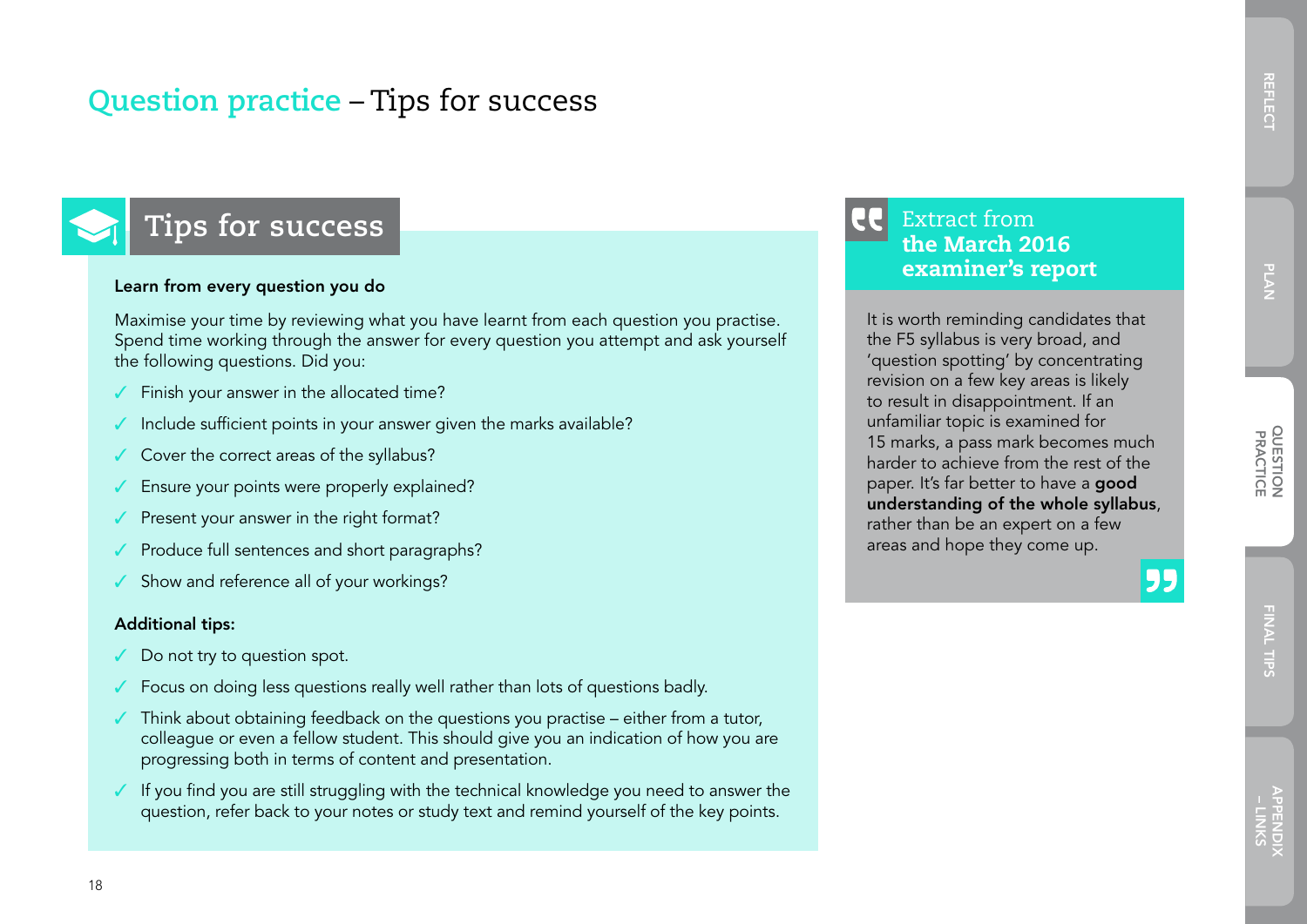

## Your checklist

 Make sure you area ready to walk into your retake exam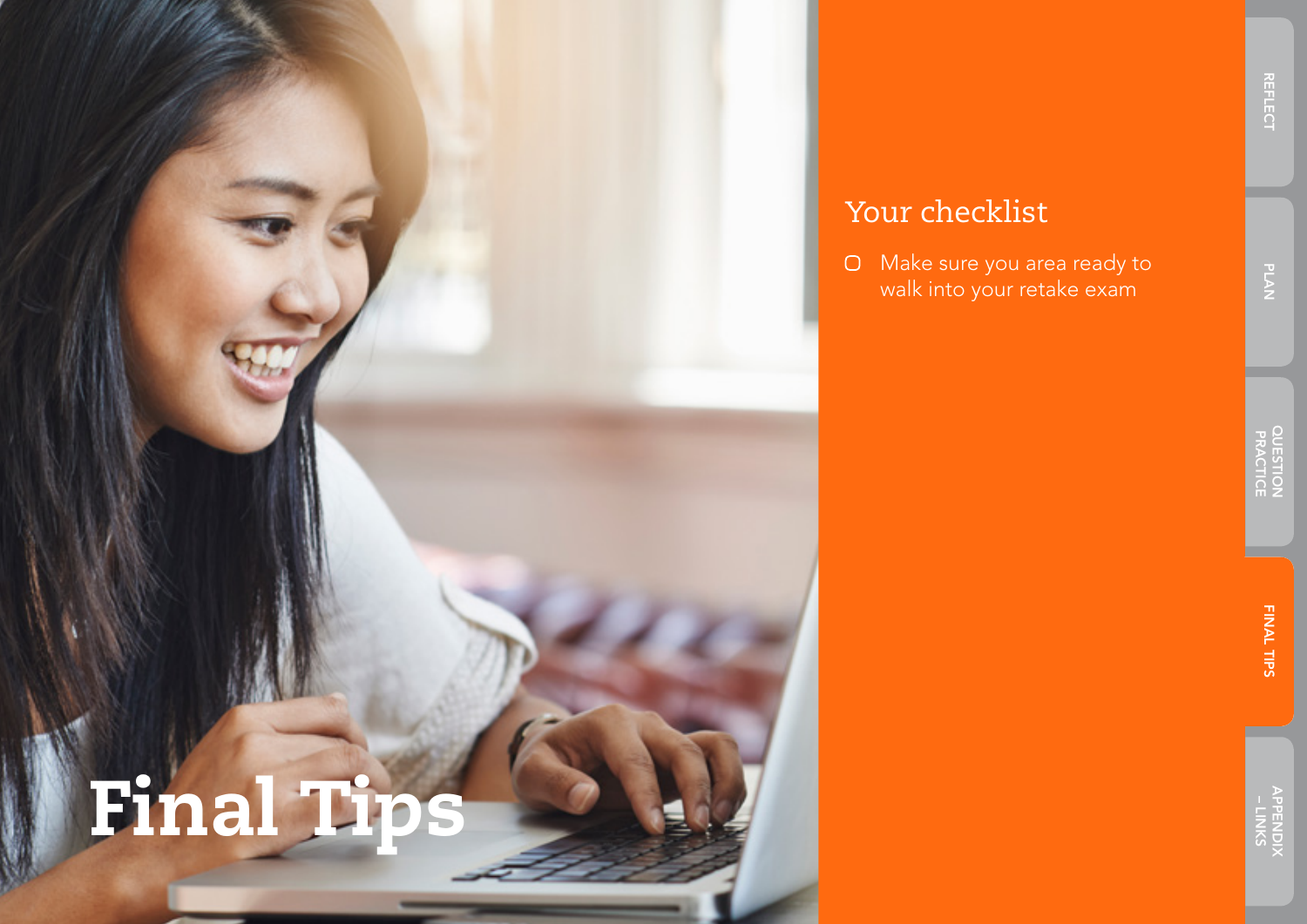## Final Tips – Tips for success

## **Tips for success**

#### Very few students enjoy taking exams but there are things you can do to make the experience less stressful!

- ✓ Identify where the exam hall is.
- ✓ Plan your route to the exam hall, considering the time of day you will be travelling and any potential issues.
- ✓ Have in place a back-up plan in case of traffic problems or public transport delays.
- ✓ Ensure you have all the equipment you need for

the exam (black pens, calculator etc).

- Don't forget to take your exam docket with you as well as your student identification.
- Eat properly before you leave for the exam.
- Sleep properly! Don't spend the last night before your exam doing last minute revision, as you will perform so much better if you are alert and well rested (and in any case, last minute revision will only cause you to panic!).
- ✓ Try not to get into discussions with fellow students just before the exam about what might come up. Again this will only cause you stress.

#### Once the exam is over:

- ✓ Relax.
- ✓ Don't over analyse – you cannot change

anything now!

Good Luck! REFLECT

**REFLECT**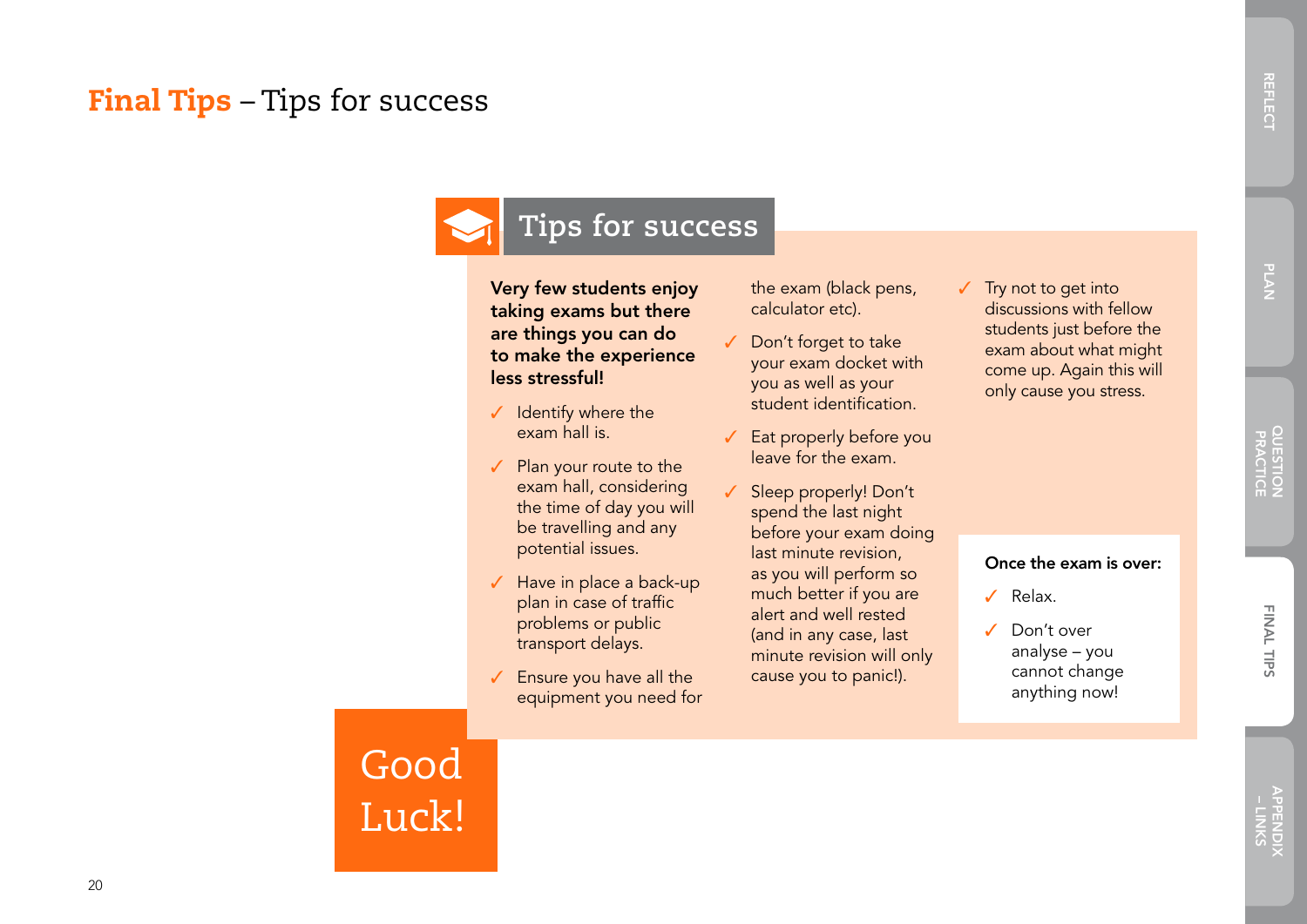# Appendix – Links

APPENDIX – LINKS

FINAL TIPS FINAL TIPS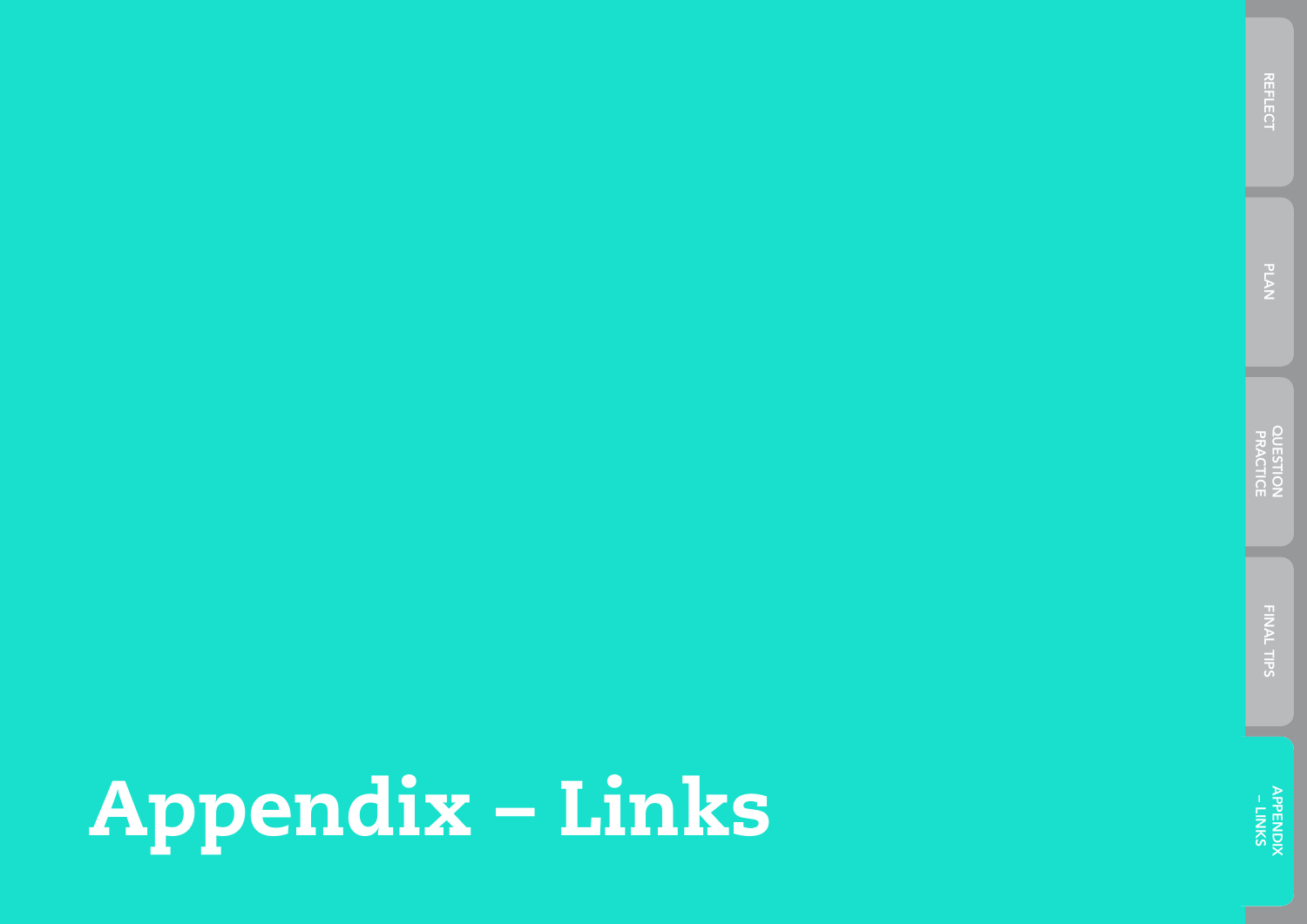## Appendix – Links

| Page No. | Link                                     | URL                                                                                                                            |
|----------|------------------------------------------|--------------------------------------------------------------------------------------------------------------------------------|
| 04, 14   | Examiner's report                        | http://www.accaglobal.com/gb/en/student/exam-support-resources/fundamentals-exams-study-resources/f5/examiners-reports.html    |
| 04, 14   | Five minutes with the<br>examining team  | http://www.accaglobal.com/gb/en/student/exam-support-resources/fundamentals-exams-study-resources/f5/examiners-reports.html    |
| 06, 07   | <b>ACCA Learning Community</b>           | https://learningcommunity.accaglobal.com                                                                                       |
| 06       | Student Accountant                       | http://www.accaglobal.com/gb/en/student/sa.html                                                                                |
| 06, 11   | Technical articles                       | http://www.accaglobal.com/gb/en/student/exam-support-resources/fundamentals-exams-study-resources/f5/technical-articles.html   |
| 09       | Exam planner                             | http://www.accaglobal.com/gb/en/student/exam-entry-and-administration/enter-an-exam/exam-planner.html                          |
| 11, 12   | Approved Content Provider                | http://www.accaglobal.com/gb/en/student/your-study-options/alp-content.html                                                    |
| 11, 14   | Syllabus and study guide                 | http://www.accaglobal.com/gb/en/student/exam-support-resources/fundamentals-exams-study-resources/f5/syllabus-study-guide.html |
| 12       | Approved Learning Partner                | http://www.accaglobal.com/gb/en/student/your-study-options/learning-providers.html                                             |
| 12       | Specimen exam                            | http://www.accaglobal.com/gb/en/student/exam-support-resources/fundamentals-exams-study-resources/f5/specimen-exams.html       |
| 12       | Exam technique and technical<br>articles | http://www.accaglobal.com/gb/en/student/exam-support-resources/fundamentals-exams-study-resources/f5/technical-articles.html   |
| 12       | Study support videos                     | http://www.accaglobal.com/gb/en/student/exam-support-resources/fundamentals-exams-study-resources/f5/technical-articles.html   |
| 15       | Reading and planning time                | http://www.accaglobal.com/gb/en/student/sa/study-skills/rapt-2016.html                                                         |
| 16       | What is the examiner asking?             | http://www.accaglobal.com/gb/en/student/sa/study-skills/questions.html                                                         |